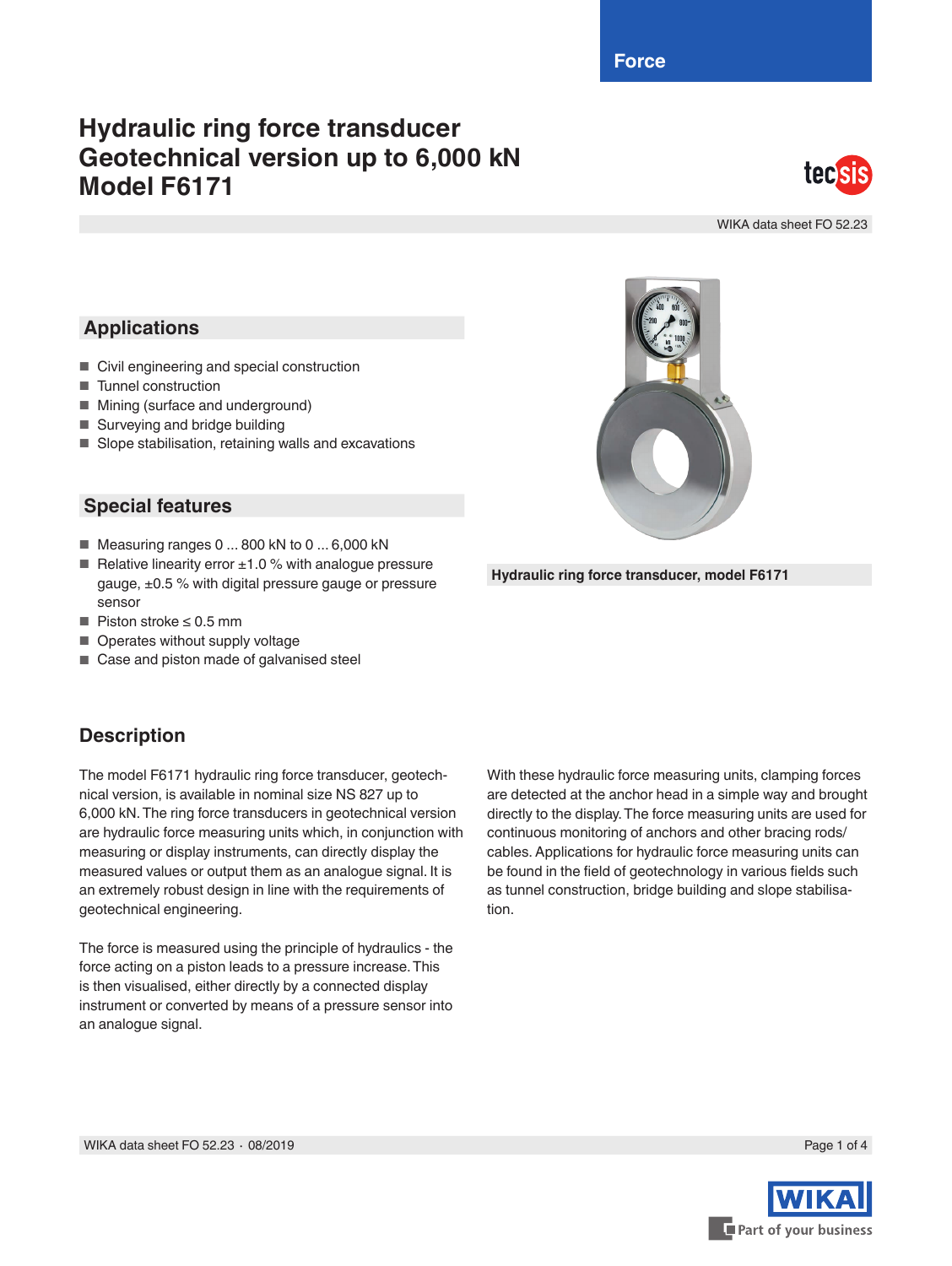# **Specifications per VDI/VDE/DKD 2638**

| <b>Model F6171</b>                                                                                                                 |                                                                                                                                                                |
|------------------------------------------------------------------------------------------------------------------------------------|----------------------------------------------------------------------------------------------------------------------------------------------------------------|
| Rated force F <sub>nom</sub>                                                                                                       | 0  800 kN to 0  6,000 kN                                                                                                                                       |
| <b>Nominal size</b>                                                                                                                | <b>NS 383</b>                                                                                                                                                  |
| <b>Display</b><br>■ Standard<br>■ Option                                                                                           | Pressure gauge 23x.50 (NS 100)<br>Digital pressure gauge DG-10<br>Pressure sensor (on request)                                                                 |
| Relative linearity error d <sub>lin</sub><br>■ Standard<br>■ Option                                                                | $\leq \pm 1.0$ % F <sub>nom</sub> (analogue display)<br>$\leq \pm 0.5$ % F <sub>nom</sub> (pressure sensor/digital pressure gauge)                             |
| Temperature effect on<br>$\blacksquare$ the characteristic value TK <sub>c</sub><br>$\blacksquare$ the zero signal TK <sub>0</sub> | 1 % $F_{\text{nom}}$ /10 K<br>1 % $F_{\text{nom}}$ /10 K                                                                                                       |
| Limit force $F_L$                                                                                                                  | 100 % $F_{nom}$                                                                                                                                                |
| Breaking force F <sub>B</sub>                                                                                                      | $> 130 \% F_{nom}$                                                                                                                                             |
| Rated displacement S <sub>nom</sub>                                                                                                | $< 0.5$ mm                                                                                                                                                     |
| Rated temperature range $B_{T, nom}$                                                                                               | $-30+60$ °C                                                                                                                                                    |
| Ingress protection (per EN/IEC 60529)<br>Analogue display<br>■ Pressure sensor/digital pressure gauge                              | IP <sub>65</sub><br>IP67                                                                                                                                       |
| Case<br>■ Standard<br>■ Option                                                                                                     | Steel, galvanised<br>Stainless steel                                                                                                                           |
| <b>Piston</b><br>■ Standard<br>■ Option                                                                                            | Steel, galvanised<br>Stainless steel                                                                                                                           |
| <b>Guard bracket</b><br>■ Analogue display<br>■ Pressure sensor/digital pressure gauge                                             | yes<br>optional                                                                                                                                                |
| <b>Mounting type</b><br>■ Analogue display<br>■ Pressure sensor/digital pressure gauge<br>■ Option                                 | direct<br>direct<br>Capillary, measuring hose for "separation without any losses"                                                                              |
| Analogue output<br>■ Supply voltage<br>■ Load<br>Electrical connection<br>■ Option                                                 | 420 mA, 2-wire, DC 0  30 V for current output<br>$\leq$ (UB - 6 V)/0.024 A<br>Circular connector M12 x 1, 4-pin<br>Hand-held measuring instrument ViSens E3908 |
| <b>Fill fluid</b>                                                                                                                  | Glycerine 70 %, water 30 %                                                                                                                                     |
| <b>Force introduction</b>                                                                                                          | as full-faced as possible, min. 75 % of the piston diameter                                                                                                    |
| Weight in kg                                                                                                                       | 122                                                                                                                                                            |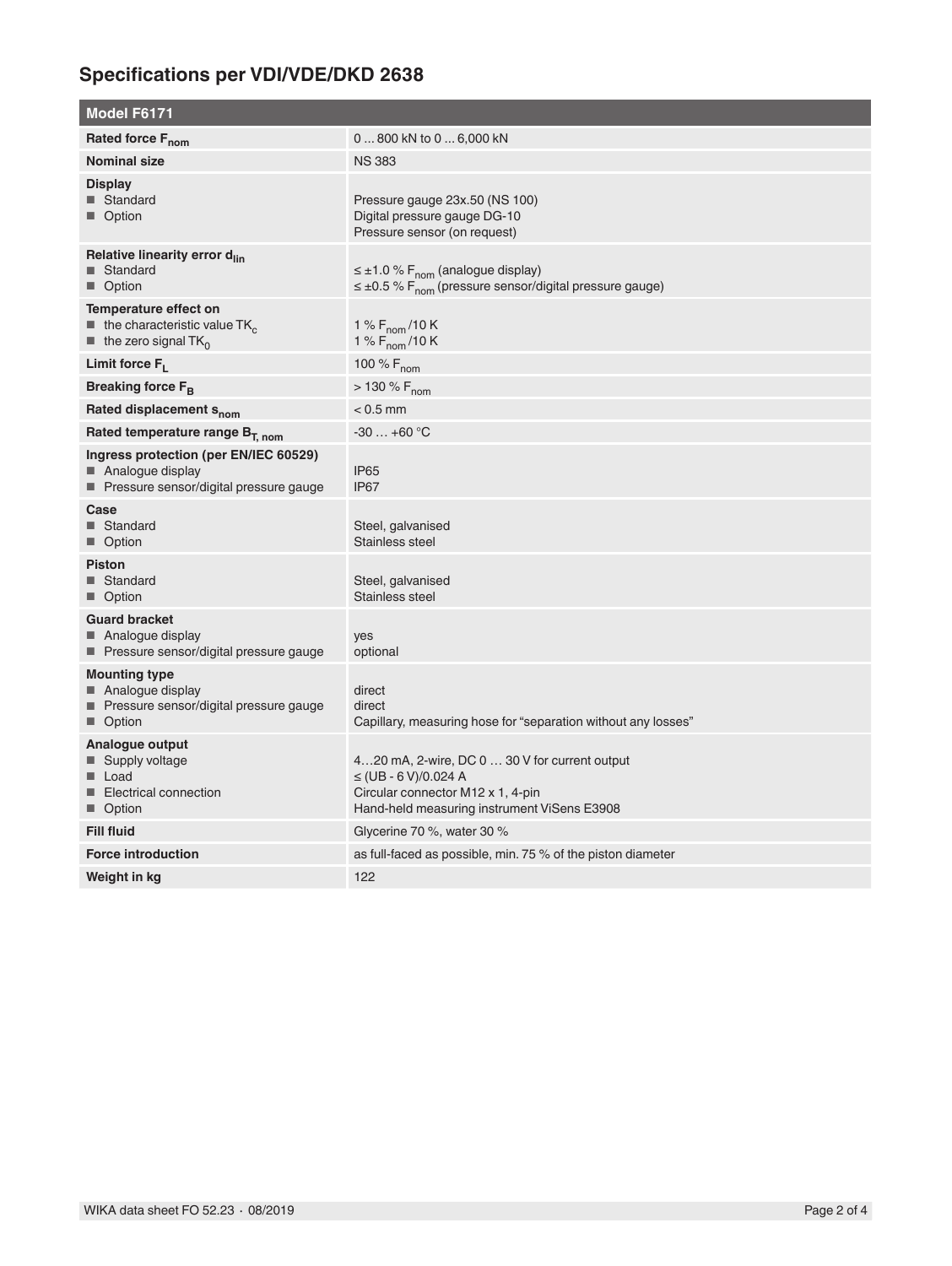#### **Dimensions in mm**





The sealed threaded connections of the hydraulic force transducer must not be loosened! Non-compliant handling invalidates the warranty and a measuring function is no longer assured.